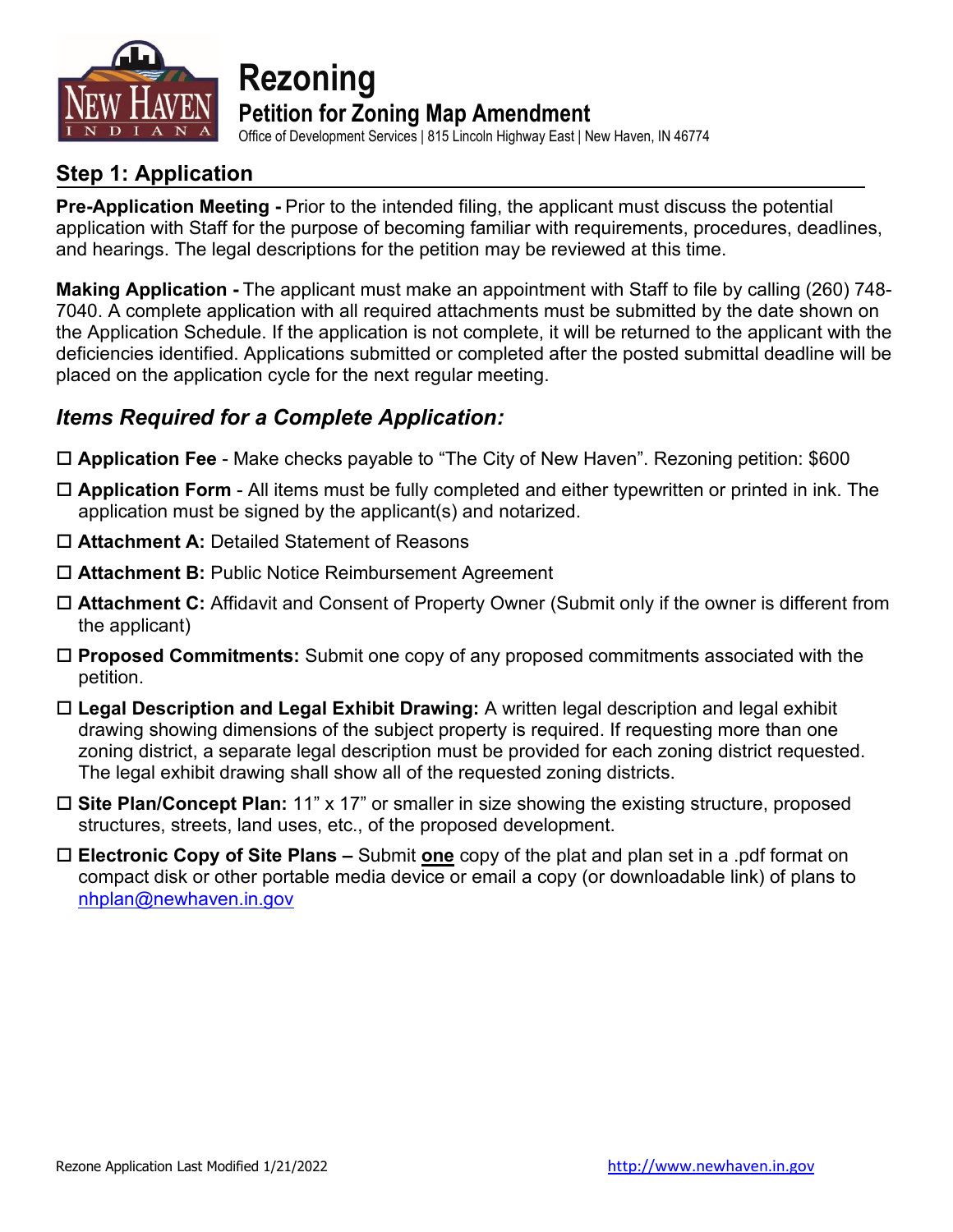### **Step 2: Staff Report, Public Hearing and Application Schedule**

### *Staff Report*

After an examination of information in the public record and findings from additional research, Staff shall publish a Staff Report that provides an analysis of the petition request. Such report shall be published along with the agenda approximately five days prior to the hearing.

#### *Public Hearing*

The Commission shall follow its adopted Rules of Procedures for the hearing, a copy of which available at the Planning Office. Public Hearings of the Plan Commission are generally held on the second Tuesday of each month in the Common Council Chambers at the New Haven City Administration Building, 815 Lincoln Highway East, New Haven, Indiana 46774.

When your request comes up on the agenda, you must present your request to the Commission. You may represent yourself or have a consultant or attorney represent you. You may use any evidence that will assist you in the presentation. If the members need additional information, they will ask questions regarding your request. Upon conclusion of its public hearing, the Commission will vote on your petition. The Commission may include commitments and conditions as part of its decision.

#### *Application Schedule*

The following table on the next page depicts the deadlines for petitions before the Plan Commission. Deviations from the schedule are not permitted without approval from the Commission.

### **Step 3: Petition Information (Completed by Staff at the Time of Application)**

The Docket Number for this petition is **The Docket Number** of this petition is for referencing the request and when submitting additional information in the future.

This petition will be discussed at the Projects Meeting on **will** be discussed at the Projects Meeting on The meeting will occur in the Planning Department meeting room at 815 Lincoln Highway East, 2<sup>nd</sup> Floor, New Haven, Indiana 46774.

This petition will be heard by the Commission on This petition will be heard by the Commission on at 6:00 pm in the Common Council Chambers of the New Haven Administration Building, 815 Lincoln Highway East, New Haven, Indiana 46774.

The Staff Report and Agenda for this petition will be published on approximately

### *What Happens Next?*

\_\_\_\_\_\_\_\_\_\_\_\_\_\_\_\_\_\_\_\_\_\_\_\_\_\_\_\_\_\_.

Subsequent to the Plan Commission hearing, the petition will be forwarded to the Common Council, who will introduce the petition and make the final decision. Check with the Clerk's Office at (260) 748-7010 for meeting times and dates. Note that written commitments will need to be recorded prior to filing for Primary Subdivision or Site Development Plans.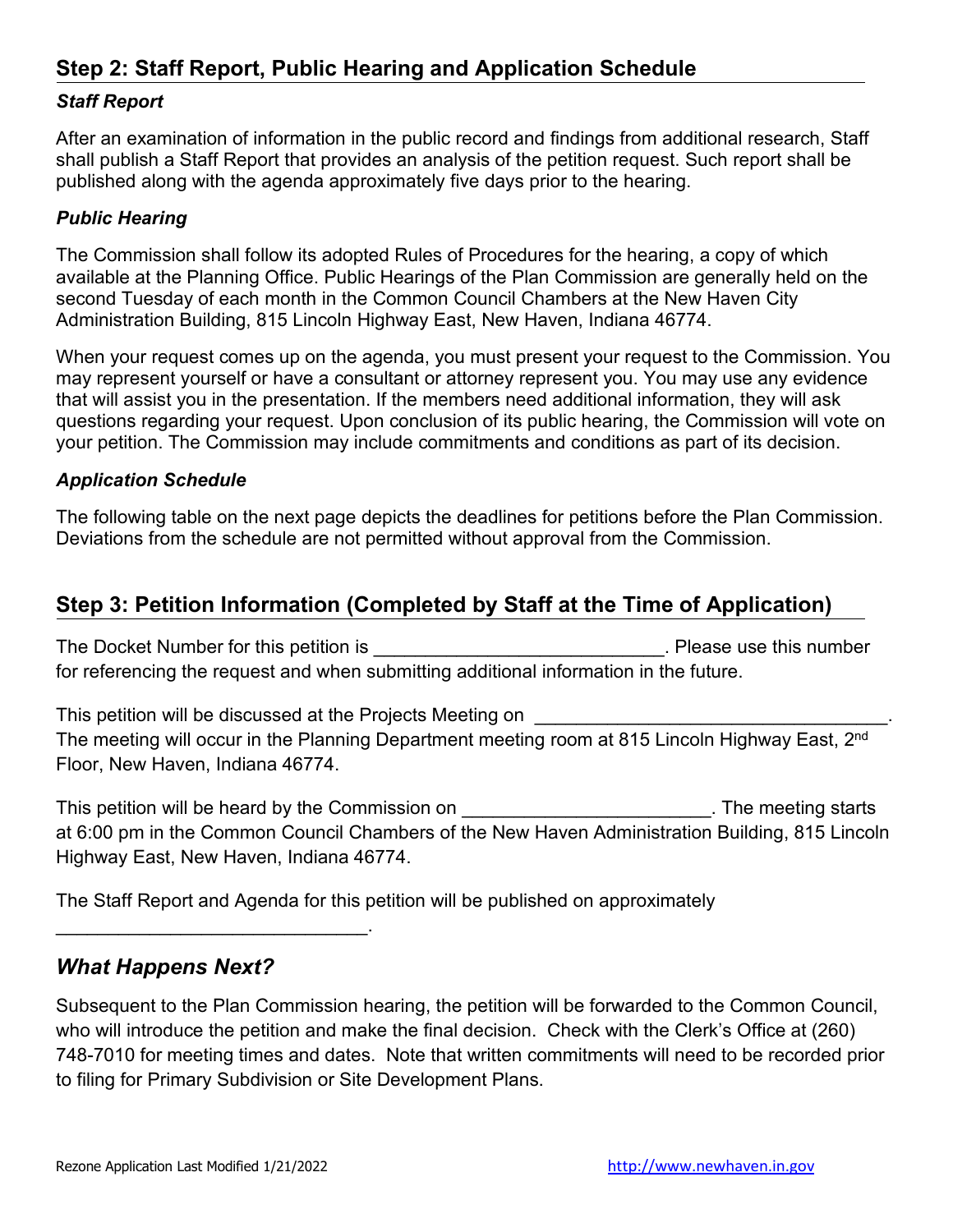### **2022 New Haven Advisory Plan Commission**

**Rezoning**

6:00pm in the City Council Chambers of the New Haven Administration Building

| Plan<br><b>Commission</b><br><b>Hearing Date</b> | City Council 1st<br><b>Vote &amp; Reading</b> | <b>Application</b><br><b>Submittal</b> | <b>Public Notice</b> | <b>Agendas</b><br><b>Distributed</b> |
|--------------------------------------------------|-----------------------------------------------|----------------------------------------|----------------------|--------------------------------------|
| January 11th                                     | January 18th                                  | 12/14/21                               | 12/28/21             | 1/4/22                               |
| February 8th                                     | February 15th                                 | 1/11/22                                | 1/25/22              | 2/1/22                               |
| March 8th                                        | March 15 <sup>th</sup>                        | 2/8/22                                 | 2/22/22              | 3/1/22                               |
| April 12th                                       | April 19th                                    | 3/15/22                                | 3/29/22              | 4/5/22                               |
| May 10th                                         | May 17th                                      | 4/12/22                                | 4/26/22              | 5/3/22                               |
| June 14th                                        | June 21 <sup>st</sup>                         | 5/17/22                                | 5/31/22              | 5/31/22                              |
| July 12th                                        | July 19th                                     | 6/14/22                                | 6/28/22              | 7/5/22                               |
| August 9th                                       | August 16th                                   | 7/12/22                                | 7/26/22              | 8/2/22                               |
| September 13th                                   | September 20 <sup>th</sup>                    | 8/16/22                                | 8/30/22              | 9/6/22                               |
| October 11th                                     | October 18th                                  | 9/13/22                                | 9/27/22              | 10/4/22                              |
| November 8th                                     | November 15th                                 | 10/11/22                               | 10/25/22             | 11/1/22                              |
| December 13th                                    | December 20 <sup>th</sup>                     | 11/15/22                               | 11/29/22             | 12/6/22                              |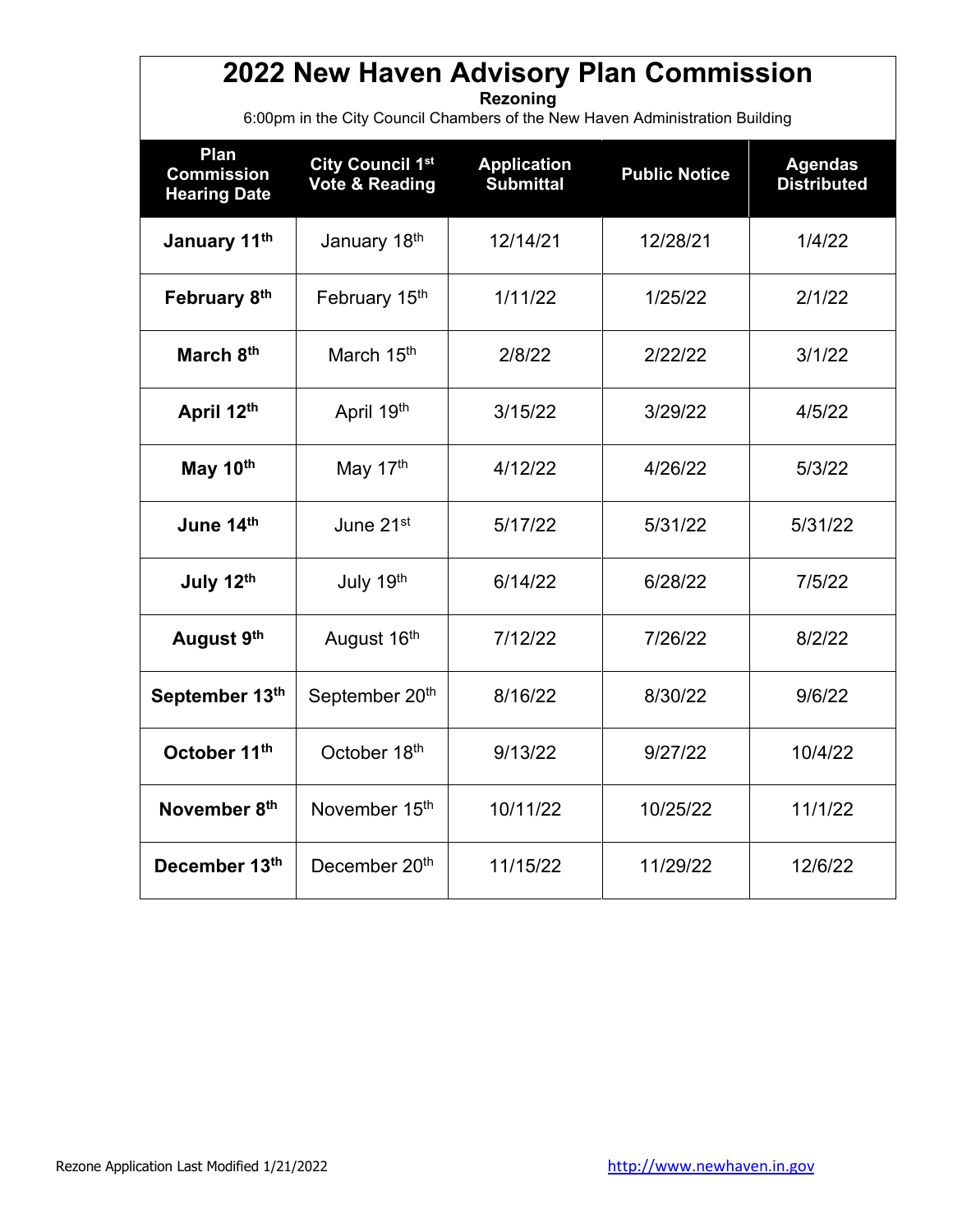

# **Rezoning**

### **Petition for Zoning Map Amendment**

Department of Planning and Economic Development | 815 Lincoln Highway East | New Haven, IN 46774

|                                                              | <b>Applicant Information</b>                                            |                      |  | <b>Office Use Only</b>       |                       |  |  |
|--------------------------------------------------------------|-------------------------------------------------------------------------|----------------------|--|------------------------------|-----------------------|--|--|
| Name:                                                        | Docket #                                                                |                      |  |                              |                       |  |  |
| Street:                                                      | <b>Filing Date</b>                                                      |                      |  |                              |                       |  |  |
| City:                                                        |                                                                         | Fee                  |  |                              |                       |  |  |
| State:                                                       | Zip:                                                                    | PC Date              |  |                              |                       |  |  |
| Phone:                                                       | Fax:                                                                    | Received By          |  |                              |                       |  |  |
| E-mail:                                                      |                                                                         |                      |  |                              |                       |  |  |
|                                                              | <b>Property Owner Information</b>                                       |                      |  | <b>Project Information</b>   |                       |  |  |
| Name:                                                        |                                                                         |                      |  | Please Select a Project Type |                       |  |  |
| Street:                                                      |                                                                         | $\square$ Commercial |  | $\Box$ Industrial            | □ Mixed-Use           |  |  |
| City:                                                        |                                                                         | $\Box$ Institutional |  | □ Multi-Family               | $\square$ Subdivision |  |  |
| State:                                                       | Zip:                                                                    | □ Other:             |  |                              |                       |  |  |
| Phone:                                                       | Fax:                                                                    |                      |  | Location / Address:          |                       |  |  |
| E-mail:                                                      |                                                                         | Parcel Number:       |  |                              |                       |  |  |
|                                                              | <b>Notarization</b>                                                     | Existing Zoning:     |  |                              |                       |  |  |
|                                                              |                                                                         | Proposed Zoning:     |  |                              |                       |  |  |
| are true and correct.                                        | The above information and attached exhibits, to my knowledge and belief | <b>Existing Use:</b> |  |                              |                       |  |  |
|                                                              |                                                                         | Proposed Use:        |  |                              |                       |  |  |
|                                                              |                                                                         | Total Acreage:       |  |                              |                       |  |  |
| Printed Name of Applicant                                    | Signature of Applicant                                                  | <b>Total Lots:</b>   |  |                              |                       |  |  |
|                                                              |                                                                         |                      |  |                              |                       |  |  |
|                                                              |                                                                         |                      |  |                              |                       |  |  |
| Notary Public's Name (printed)                               | Signature of Notary                                                     |                      |  |                              |                       |  |  |
|                                                              |                                                                         |                      |  |                              |                       |  |  |
|                                                              |                                                                         |                      |  |                              |                       |  |  |
| My Commission Expires                                        | State; County                                                           |                      |  |                              |                       |  |  |
|                                                              |                                                                         |                      |  |                              |                       |  |  |
|                                                              |                                                                         |                      |  |                              |                       |  |  |
| Subscribed and sworn to before me this ______________ day of |                                                                         |                      |  |                              |                       |  |  |
|                                                              |                                                                         |                      |  |                              |                       |  |  |

| <b>Office Use Only</b> |  |  |  |  |  |
|------------------------|--|--|--|--|--|
| Docket #               |  |  |  |  |  |
| <b>Filing Date</b>     |  |  |  |  |  |
| Fee                    |  |  |  |  |  |
| PC Date                |  |  |  |  |  |
| Received By            |  |  |  |  |  |

| <b>Project Information</b>                         |  |  |  |  |  |  |  |
|----------------------------------------------------|--|--|--|--|--|--|--|
| Please Select a Project Type                       |  |  |  |  |  |  |  |
| □ Mixed-Use<br>□ Commercial<br>$\Box$ Industrial   |  |  |  |  |  |  |  |
| □ Subdivision<br>□ Institutional<br>□ Multi-Family |  |  |  |  |  |  |  |
| □ Other:                                           |  |  |  |  |  |  |  |
| Location / Address:                                |  |  |  |  |  |  |  |
| Parcel Number:                                     |  |  |  |  |  |  |  |
| Existing Zoning:                                   |  |  |  |  |  |  |  |
| Proposed Zoning:                                   |  |  |  |  |  |  |  |
| Existing Use:                                      |  |  |  |  |  |  |  |
| Proposed Use:                                      |  |  |  |  |  |  |  |
| Total Acreage:                                     |  |  |  |  |  |  |  |
| Total Lots:                                        |  |  |  |  |  |  |  |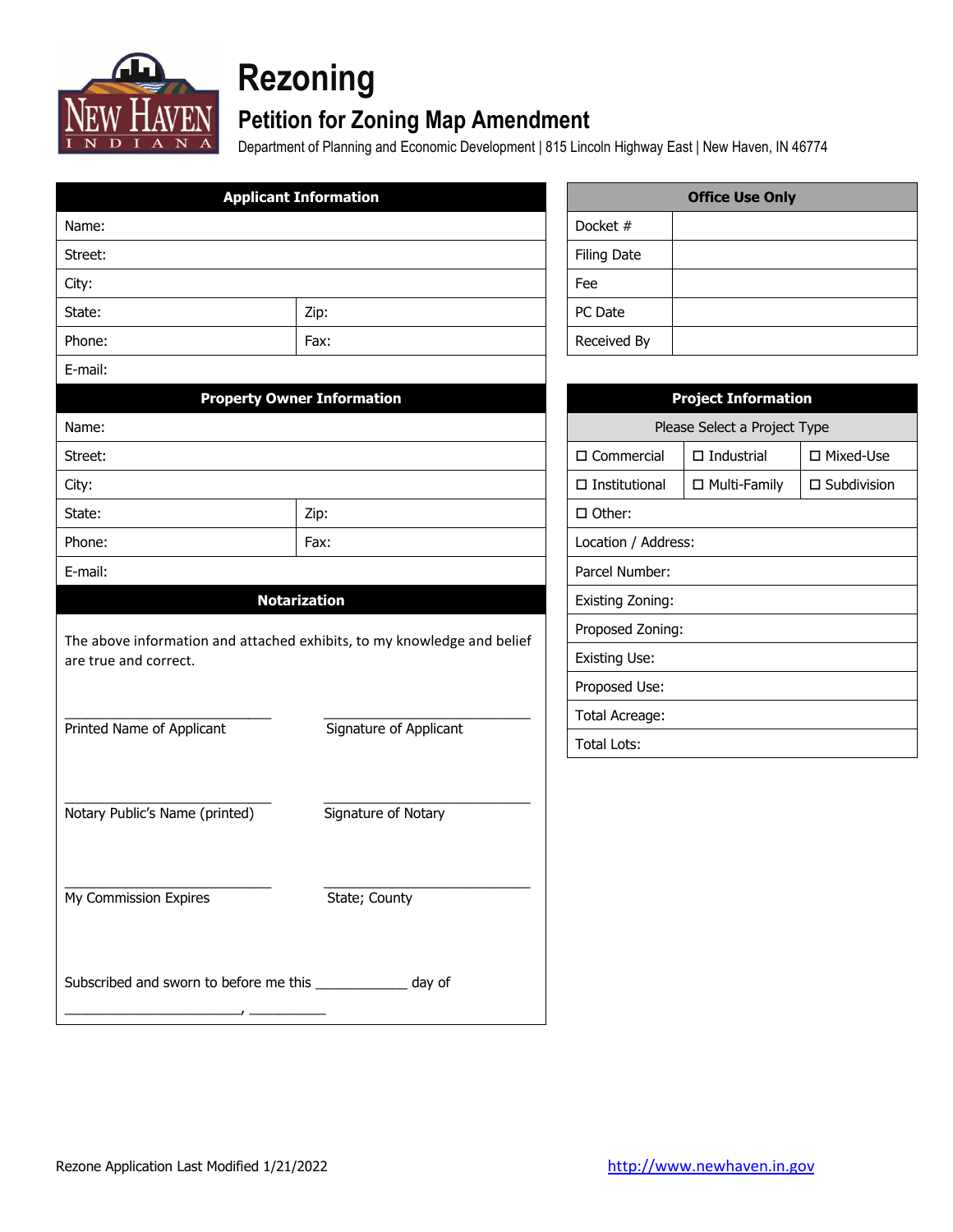

## **Attachment A**

### **Detailed Statement of Reasons for Zone Map Change**

Department of Planning and Economic Development | 815 Lincoln Highway East | New Haven, IN 46774

Docket \_\_\_\_\_\_\_\_\_\_\_\_\_\_\_\_\_\_

### **Petition Information**

Applicant may substitute a typed document addressing the following questions in list format as they appear on this form.

What is the purpose of this request?

What is the proposed development for this property?

### **Statutory Criteria**

This request is consistent with the New Haven Comprehensive Plan in the following way(s):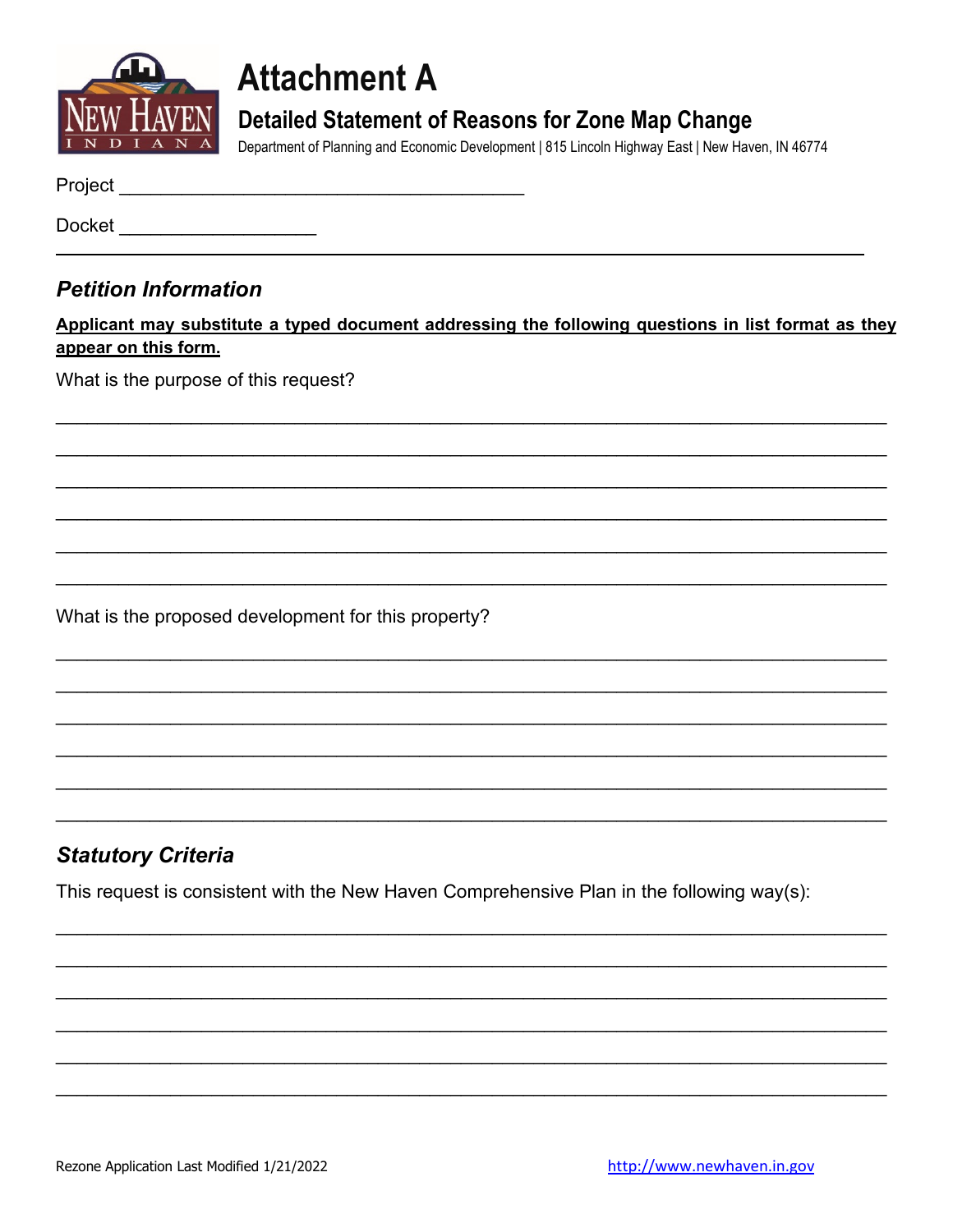|  |                                        |  | This request complies with the current conditions and the character of current structures and uses in |  |  |  |  |
|--|----------------------------------------|--|-------------------------------------------------------------------------------------------------------|--|--|--|--|
|  | each district in the following way(s): |  |                                                                                                       |  |  |  |  |

The request is for the most desirable use for which the land in this district is adapted. Describe:

This request will not negatively affect the property values throughout New Haven because:

This request is considered responsible development and growth because: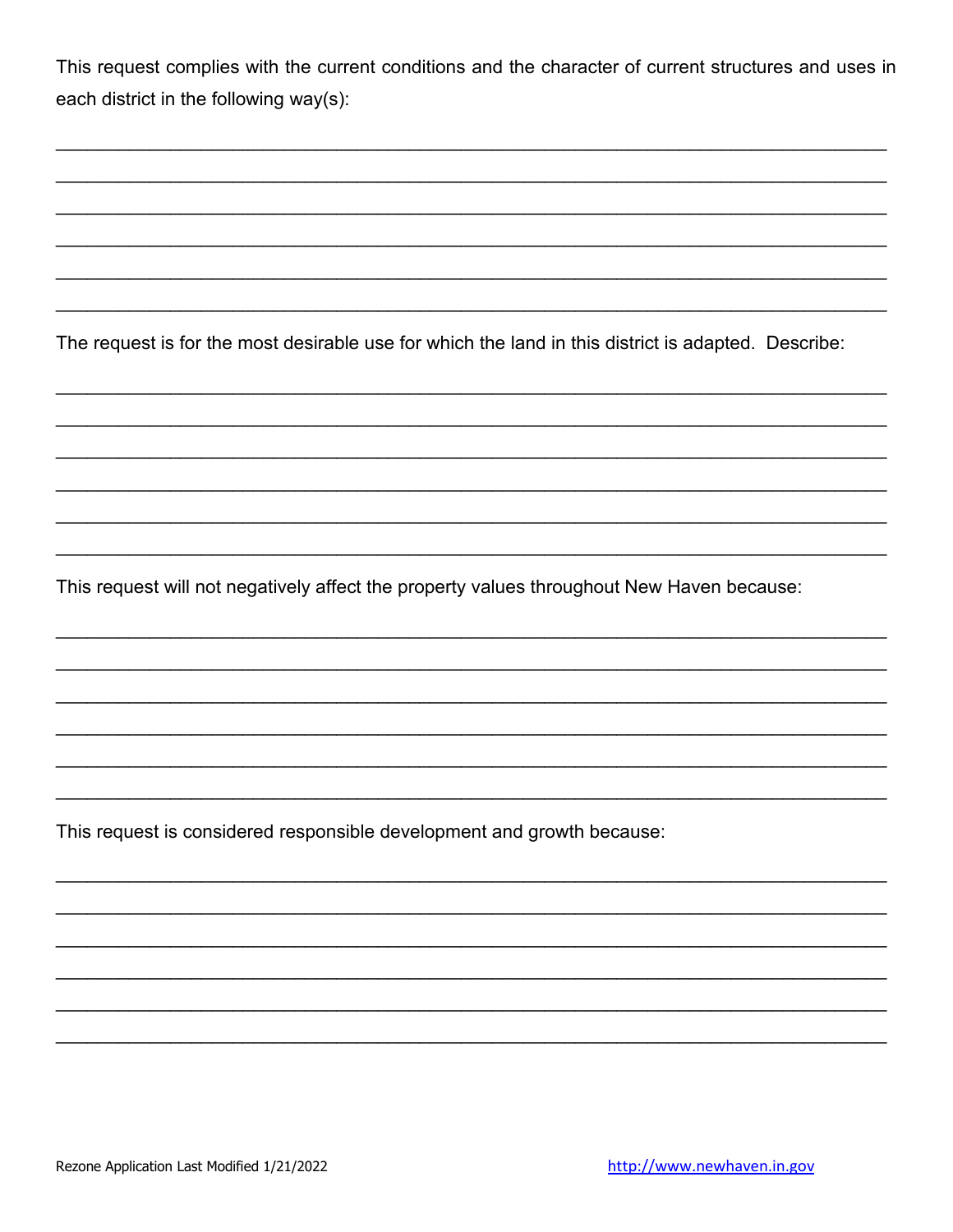

## **Attachment B**

### **Agreement to Reimburse for Cost of Public Notice**

Department of Planning and Economic Development | 815 Lincoln Highway East | New Haven, IN 46774

#### **AGREEMENT BETWEEN APPLICANT AND CITY OF NEW HAVEN FOR REIMBURSEMENT OF COSTS FOR PUBLISHING LEGAL ADS AND PUBLIC HEARING NOTIFICATION FOR SURROUNDING PROPERTY OWNERS**

SUBJECT PROJECT: **We are all that the set of the set of the set of the set of the set of the set of the set of the set of the set of the set of the set of the set of the set of the set of the set of the set of the set of t** 

DEVELOPER OR OWNER OF THE REAL ESTATE (APPLICANT):

ADDRESS: \_\_\_\_\_\_\_\_\_\_\_\_\_\_\_\_\_\_\_\_\_\_\_\_\_\_\_\_\_\_\_\_\_\_\_\_\_\_\_\_\_\_\_\_\_\_\_\_\_\_\_\_\_\_\_\_\_\_\_\_\_\_\_\_\_\_\_\_\_\_\_\_\_\_\_\_\_\_

WHEREAS, the Applicant desires to rezone a certain parcel of real estate that has been submitted to the New Haven Advisory Plan Commission for approval, which is referred to above as the "SUBJECT PROJECT", and

WHEREAS, the City desires to expedite the process for publishing legal ads and notification of public hearing for surrounding property owners for said subject project; and

WHEREAS, the Applicant agrees to pay all sums necessary for the City's costs of publishing legal ads in the local newspapers and the notification of public hearing for surrounding property owners for the Applicant's project.

NOW, THEREFORE, THE PARTIES AGREE AS FOLLOWS:

- 1. The City shall provide the Applicant with a detailed invoice for the costs of publishing public notice and notification of surrounding property owners; and
- 2. The Applicant agrees to pay, prior to the Plan Commission Meeting in which said project will be heard, the costs of publication of legal ads as invoiced by the local newspaper and notification of surrounding property owners at \$1.25 per notice mailed.
- 3. The Applicant agrees to pay these costs by 4:30 P.M. on the day of the public hearing on said project.
- 4. In the event the Applicant has failed to pay the costs prior to the deadline as outlined above, the petition of said project shall be tabled to the next regularly scheduled Plan Commission meeting.

WHEREFORE, the Applicant has hereunto set his/her/its hand this day of the same set of the set of the set of the set of the set of the set of the set of the set of the set of the set of the set of the set of the set of the

| "APPLICANT"                                                                                                                                                                                                                               | "CITY OF NEW HAVEN" |
|-------------------------------------------------------------------------------------------------------------------------------------------------------------------------------------------------------------------------------------------|---------------------|
| By:                                                                                                                                                                                                                                       | Bv:                 |
|                                                                                                                                                                                                                                           |                     |
| Title:                                                                                                                                                                                                                                    | Title:              |
|                                                                                                                                                                                                                                           |                     |
| Company:<br>the control of the control of the control of the control of the control of the control of the control of the control of the control of the control of the control of the control of the control of the control of the control |                     |